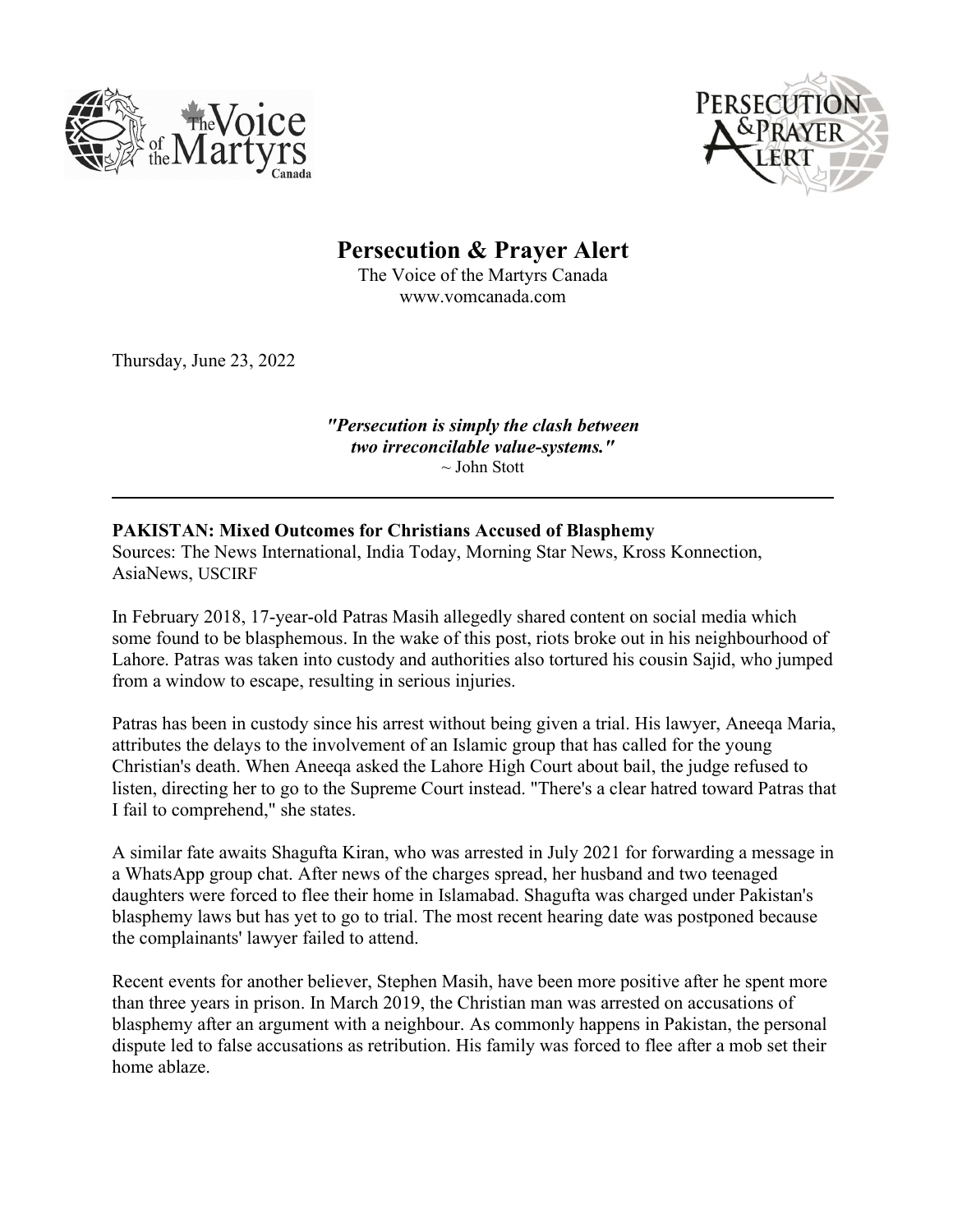Stephen suffers from a mental disability, and the Punjab Institute of Mental Health reported in July 2021 that he was unfit to stand trial. In support, the UN Office of the High Commissioner for Human Rights joined in the call for his release last October. Finally, Stephen was granted bail on May 31st and released from prison on June 10th.

These are three of the many Pakistani Christians who have been falsely imprisoned, often for years, due to accusations of blasphemy. For more accounts of persecution in Pakistan, including ways you can pray for fellow believers in Christ, go to www.vomcanada.com/pakistan.htm.

Praise God for the release of Stephen after his lengthy imprisonment. Pray for his safety in the face of potential mob violence. May he be safely reunited with his family and receive the help he needs. Pray that the Lord will also provide greatly needed encouragement and fortitude to Shagufta and Patras as they continue to endure imprisonment. May the court delays be resolved in both of these cases, and may the judges receive wisdom so they can effectively ensure justice for these followers of Jesus. Furthermore, please pray for the emotional, spiritual and physical strength of all other believers presently being detained in Pakistan, as well as those eagerly awaiting the hopeful release of their imprisoned loved ones.

## VIETNAM: New Restrictions Proposed

Sources: World Evangelical Alliance, Morning Star News

According to Christian leaders in Vietnam, new religion-related decrees are set to be introduced in the country which would further restrict religious freedoms. The proposed ordinances are apparently intended to resolve shortcomings in previous guidelines. However, as one Vietnamese analyst explained, "If you start with something which is very bad at its core, any additions to it can only be bad too.... Tinkering with the margins will not change the rotten core."

One example of the concerning proposals would be a requirement to report church activities for approval a year in advance. Any change in church staffing or office address would need to be reported immediately. Another requirement would be that any clergy training must include a study of the country's revolutionary history. Failure to do so could result in the closure of the training institution.

While the regulations are only at the draft stage, further restrictions by the repressive Communist government would merely compound the persecution being experienced by Christians in the country. To read further about the difficulties encountered by Vietnamese believers, go to www.vomcanada.com/vietnam.htm.

Pray that as Vietnam's governing leaders discuss the proposed legislative changes, they will take into consideration the need to uphold the rights of all Vietnamese citizens – including those of the Christian faith. May believers who are presently facing oppressive actions from the country's officials experience God's grace, wisdom and guidance as they navigate how to effectively respond. In spite of this persecution, ask the Lord to bless the ongoing ministry of the Gospel so it will thrive and grow among the people of this Southeast Asian land, also reaching those who are desperately in need of His eternal salvation.